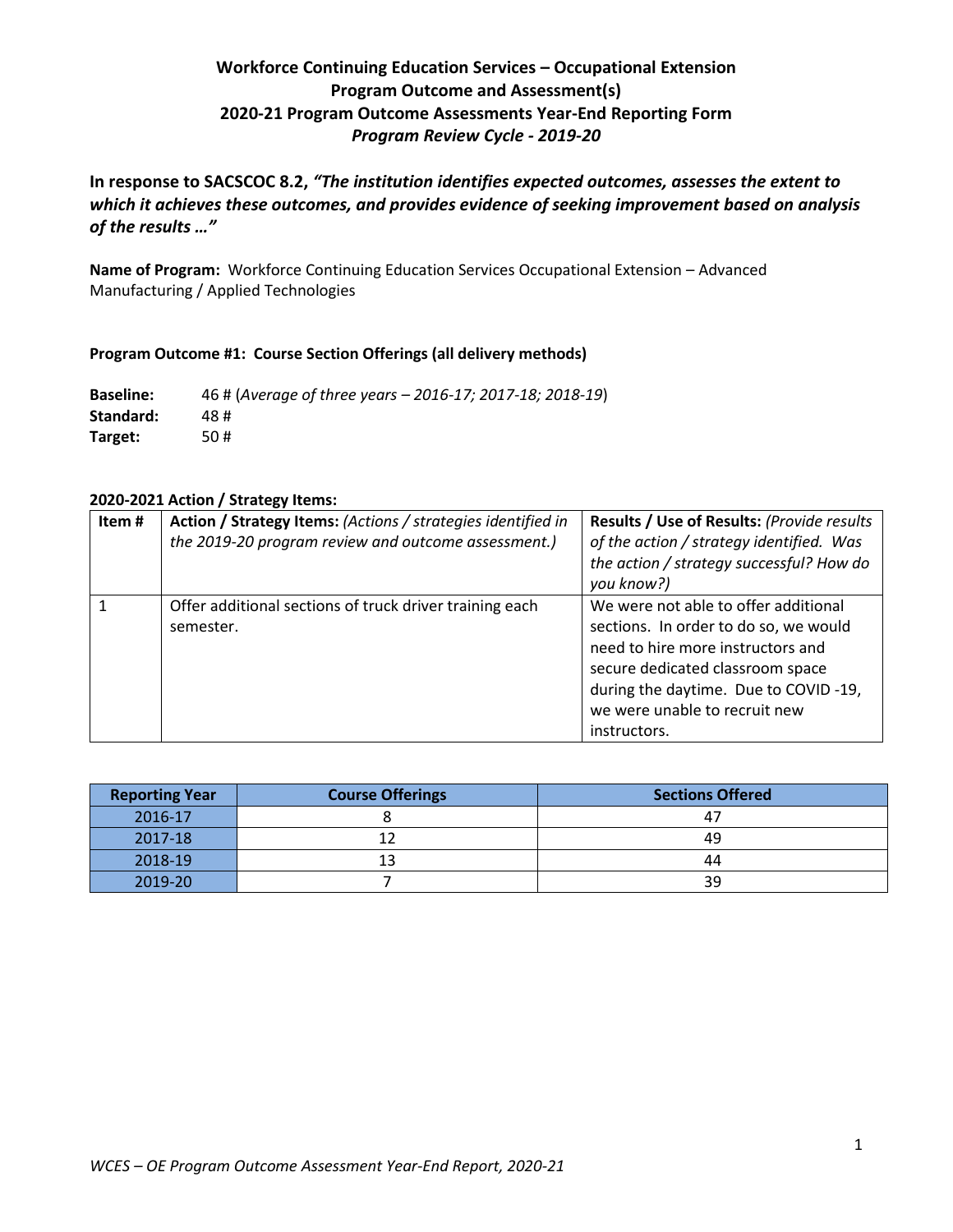

**Provide narrative for analysis of course section offerings** *(Based on the data, provide a narrative of your analysis of course section offerings. Are courses being offered based on the number and delivery type of sections needed for enrollment?)*

All classes were suspended in March 2020, and some resumed in April. Classes that we did not cancel had hours remaining before completion. Several of these were not completed within the summer semester and were extended into the fall. We were able to offer a few classes. The classroom size became limited to 10 students due to the COVID precautions for face-to-face classes. The following courses show the remaining hours needed to complete before the shutdown and how some were affected by it.

**Advanced Welding** – 54.00

**Truck Driver Training -** 9.50

**HVAC -** 28.00 hours

**Basic Welding –** The scheduled class had 14 students enrolled. The class was canceled due to the shutdown. We did not offer another class until the fall semester.

**NCDMV Inspection Classes are mandate by NCDMV** – online course offerings were not an option, Inspectors were given extensions from the DMV, and classes were not allowed to resume until June 2020. We hope we will be able to offer additional courses in the upcoming year as precautions allow.

**Provide narrative for analysis of course section offerings standard/target** *(As a result of the data analysis, indicate changes to the standard or target. Did you meet your standard/target? If so, do you intend to try to increase the number or type of course section offerings?)*

We did not meet the target due to needing to decrease course offerings as a result of COVID-19 and the shutdown. Strategies have been implemented to attract potential students by increasing hours of HVAC courses, adding an Automotive Boot Camp, 3rd party testing to the TDT Program, and a Boiler Systems Operator course.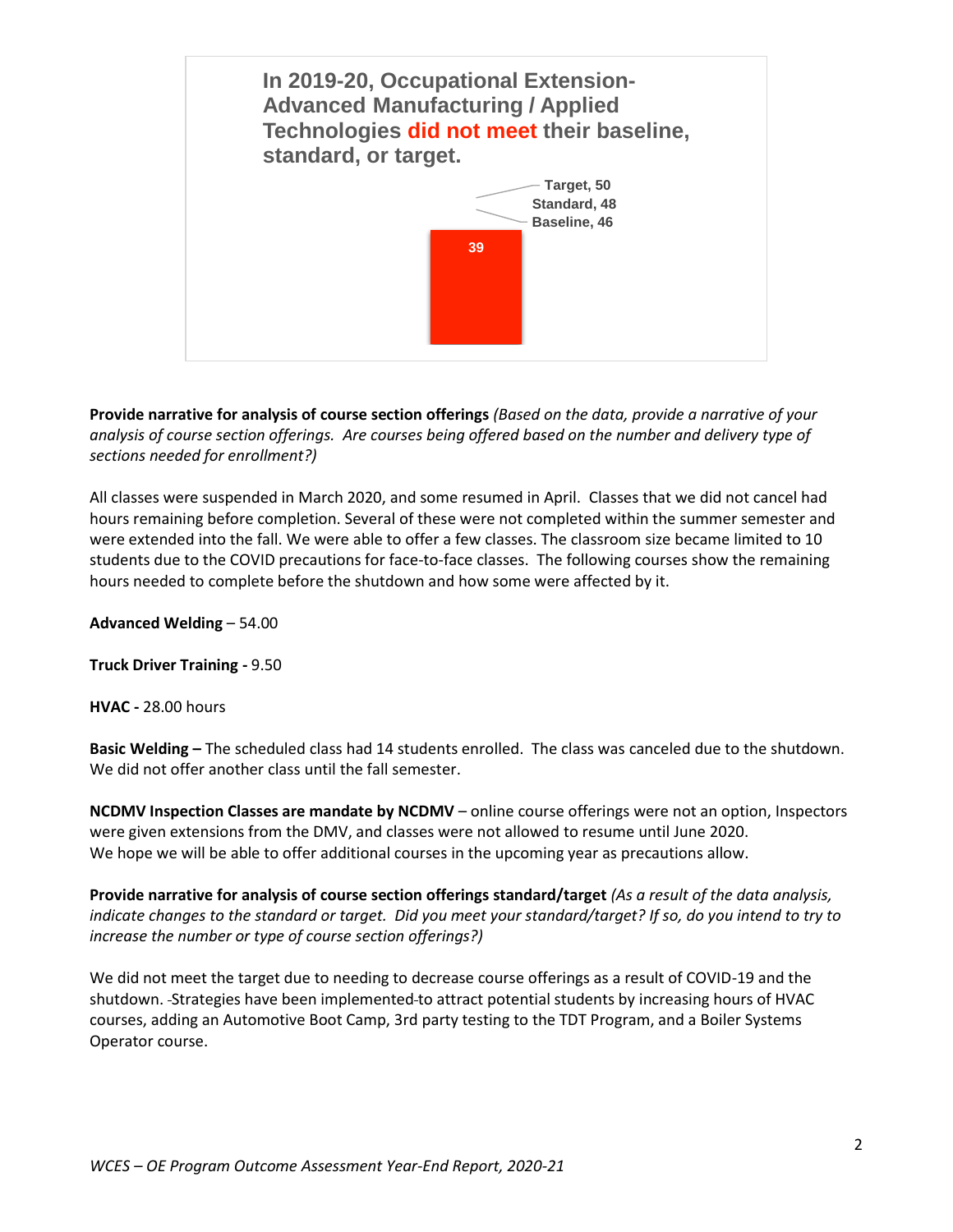## **2021-2022 Action / Strategy Items:**

| Item | Action / Strategy Items (Identify action<br>items as a result of your program<br>outcome assessment.) | <b>Target Date (Identify</b><br>your projected target<br>date for completion<br>of action items.) | <b>Assessment of Action Items (How will</b><br>you assess the results of action items?) |
|------|-------------------------------------------------------------------------------------------------------|---------------------------------------------------------------------------------------------------|-----------------------------------------------------------------------------------------|
|      | Request more space for the Boiler<br>systems Operator course.                                         | Spring 2022                                                                                       | Utilization of the space and student<br>completion                                      |
|      | Offer more 96-hour courses                                                                            | Spring 2022                                                                                       | Number of 96 hour Courses created                                                       |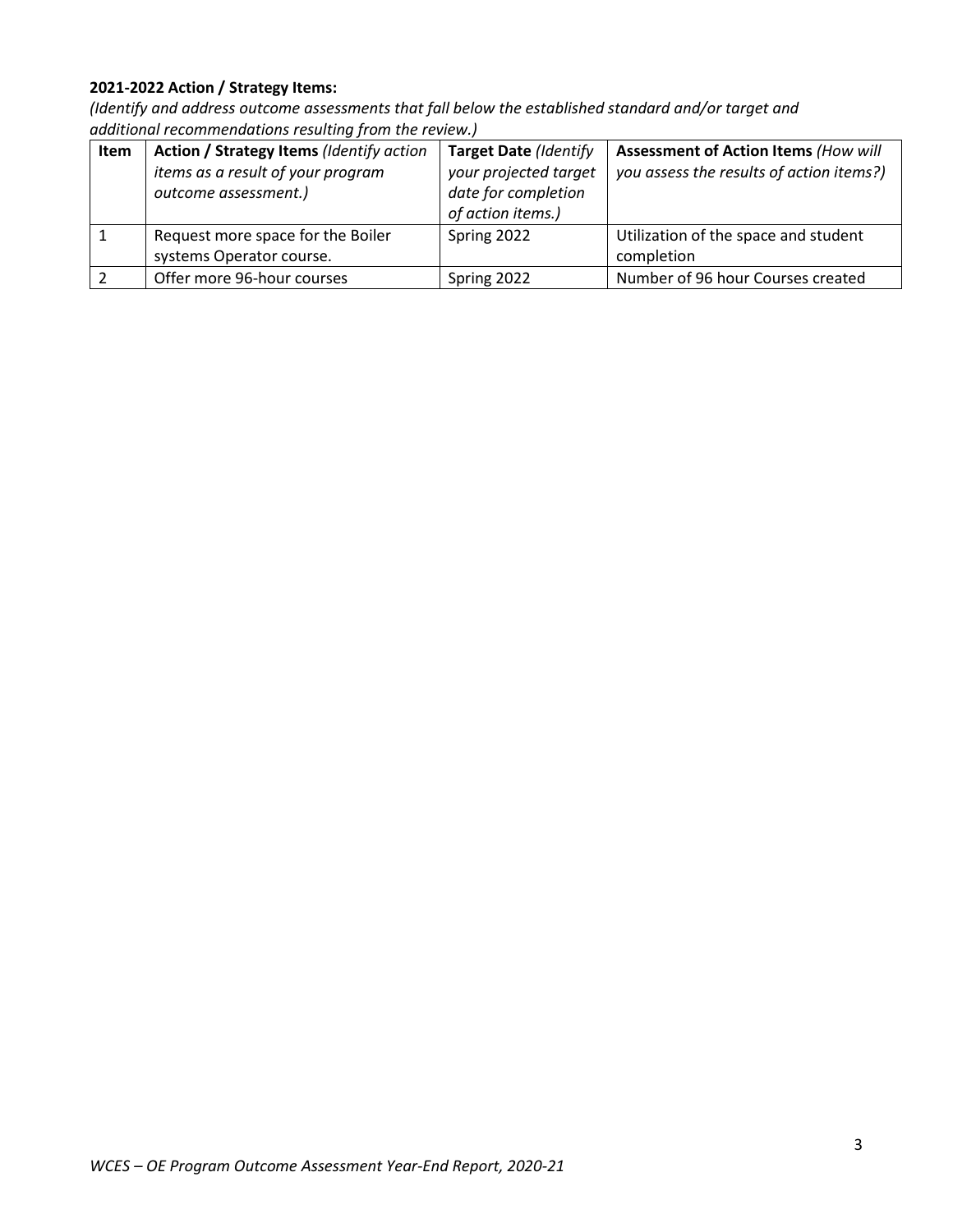#### **Program Outcome #2: Course Success Rate (all delivery methods)**

**Baseline:** 95 % (*Average of three years – 2016-17; 2017-18; 2018-19*) **Standard:** 97 % **Target:** 99 %

#### **2020-2021 Action / Strategy Items:**

| Item# | Action / Strategy Items: (Actions / strategies identified in<br>the 2019-20 program review and outcome assessment.) | Results / Use of Results: (Provide results<br>of the action / strategy identified. Was<br>the action / strategy successful? How do               |
|-------|---------------------------------------------------------------------------------------------------------------------|--------------------------------------------------------------------------------------------------------------------------------------------------|
|       |                                                                                                                     | you know?)                                                                                                                                       |
|       | Continue offering face to face courses.                                                                             | Stay within the Colleges guidelines for<br>student enrollment. Eighty-two face to<br>face courses were offered in the 2019-<br>20 academic year. |

| <b>Reporting Year</b> | <b>Registered Students</b> | <b>Registered Success Students</b> | <b>Course Success Rate</b> |
|-----------------------|----------------------------|------------------------------------|----------------------------|
| 2016-17               | 593                        | 565                                | 95%                        |
| 2017-18               | 542                        | 514                                | 95%                        |
| 2018-19               | 286                        | 273                                | 95%                        |
| 2019-20               | 335                        | 305                                | 91%                        |



**Provide narrative for analysis of course success rates** *(Based on the data, provide a narrative of your analysis of course success rates. Are students more successful in courses: face-to-face, online, hybrid, or blended methods of course delivery? In evaluating the methods of delivery, should certain methods of delivery be considered for addition, deletion, or modification?)*

The majority of our students are working adult students and most of our courses are face-to-face. The current method of delivery is adequate.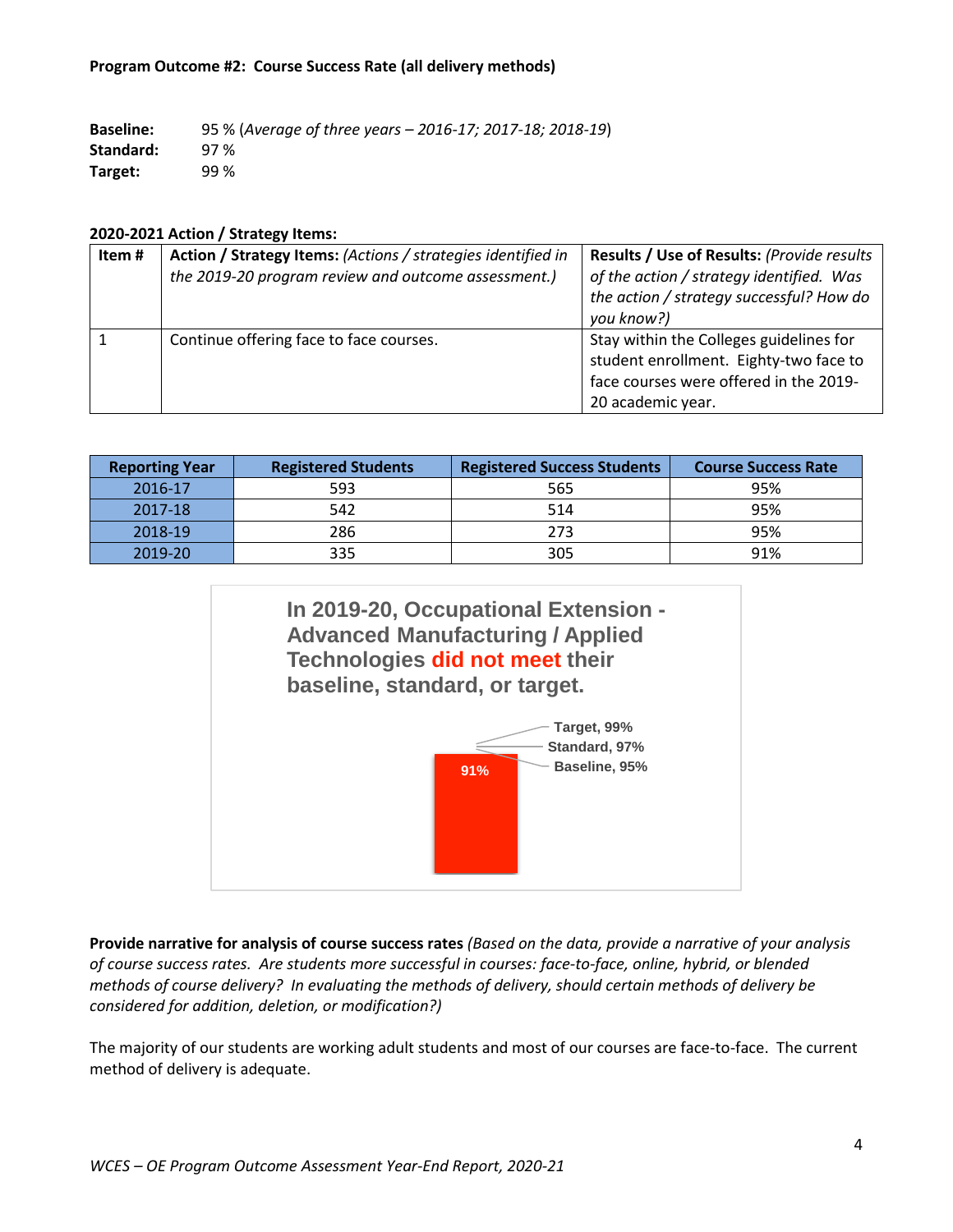**Provide narrative for analysis of course success rates standard/target** *(As a result of the data analysis, indicate changes to the standard or target. Did you meet your standard/target? If so, how do you plan to further increase course success rates?)*

We did not meet the standard/target. Some students decided not to return to complete their course due to COVID-19.

## **2021-2022 Action / Strategy Items:**

| Item | Action / Strategy Items (Identify action                                                                                | <b>Target Date (Identify</b> | <b>Assessment of Action Items (How will</b>      |
|------|-------------------------------------------------------------------------------------------------------------------------|------------------------------|--------------------------------------------------|
|      | items as a result of your program                                                                                       | your projected target        | you assess the results of action items?)         |
|      | outcome assessment.)                                                                                                    | date for completion          |                                                  |
|      |                                                                                                                         | of action items.)            |                                                  |
|      | Increase the number of students that<br>successfully pass courses by<br>implementing additional hands-on<br>activities. | Summer 2022                  | Number of students that successfully<br>complete |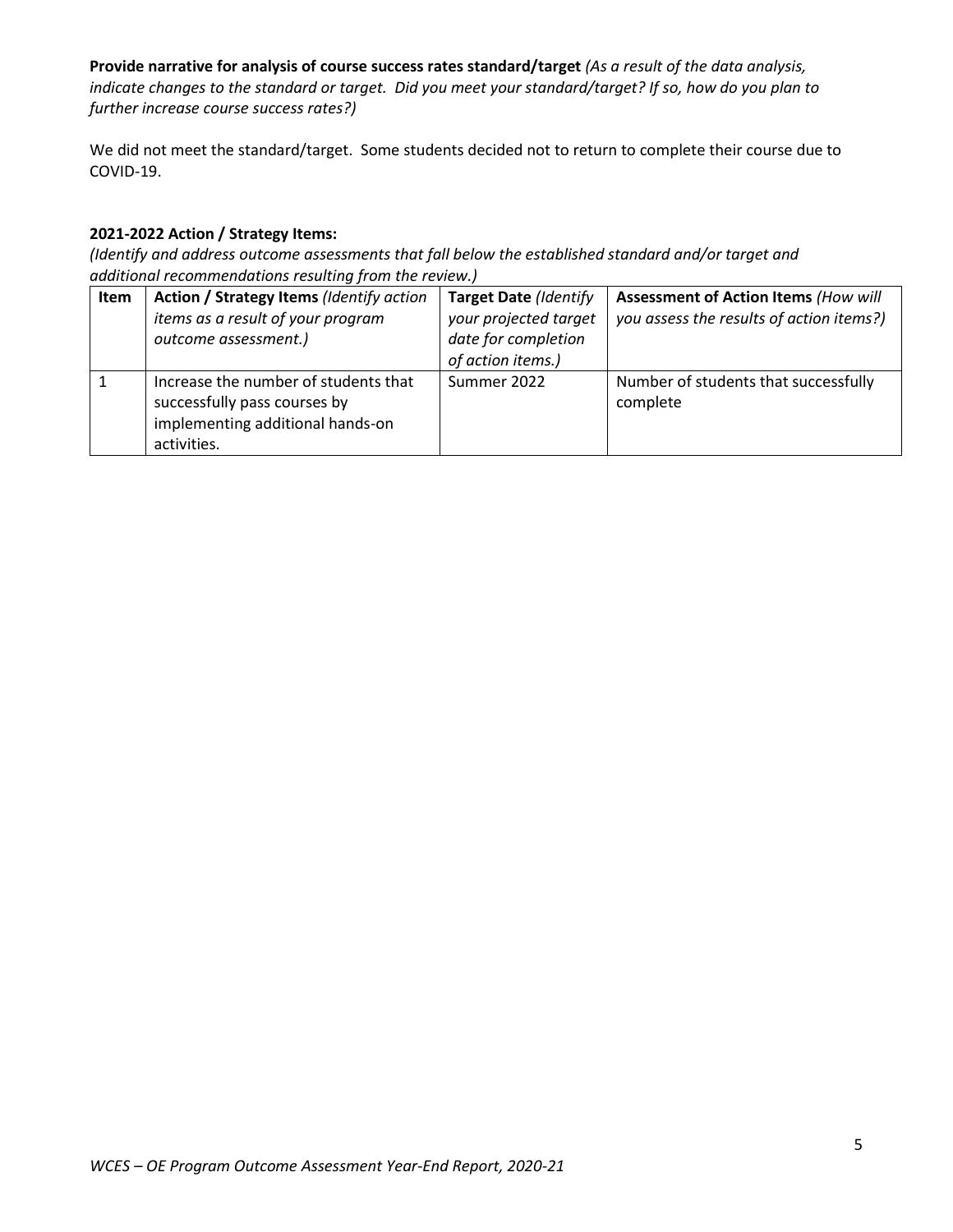**Program Outcome #3: Licensure and Certification Passing Rates (if applicable) (NCCCS Performance Measure)**

*Baselines were set based upon WCC's average college performance of the measure. Standards and targets were set using NCCCS Performance Measures results and are the same as those set in the WCC Strategic Plan for Institutional Effectiveness.*

| <b>Baseline:</b> | $N/A$ % (Average of three years – identify last three licensure years) |
|------------------|------------------------------------------------------------------------|
| Standard:        | $N/A$ %                                                                |
| Target:          | $N/A$ %                                                                |

#### **2020-2021 Action / Strategy Items:**

| Item # | Action / Strategy Items: (Actions / strategies identified in | Results / Use of Results: (Provide results                                                         |
|--------|--------------------------------------------------------------|----------------------------------------------------------------------------------------------------|
|        | the 2019-20 program review and outcome assessment.)          | of the action / strategy identified. Was<br>the action / strategy successful? How do<br>you know?) |
|        | Not applicable.                                              |                                                                                                    |

#### **Licensure / Certification Exam – (Title of License or Exam)**

| <b>NCCCS Report</b> | <b>Exam Year</b> | # Tested | # Passed | % Passing | <b>Index Score</b> |
|---------------------|------------------|----------|----------|-----------|--------------------|
| 2016                | 2014-15          |          |          |           |                    |
| 2017                | 2015-16          |          |          |           |                    |
| 2018                | 2016-17          |          |          |           |                    |
| 2019                | 2017-18          |          |          |           |                    |
| 2020                | 2018-19          |          |          |           |                    |

**Provide narrative for analysis of licensure / certification passing rates data** *(Based on the performance measure data, provide a narrative of your analysis of licensure / certification. Are you satisfied with your program licensure or certification rates? State any changes you plan to make for continuous improvement.)*

Not applicable.

**Provide narrative for analysis of licensure / certification passing rates standard/target** *(Standards and targets were set using WCC's performance of the NCCCS Performance Measure results and are the same as those set in the WCC Strategic Plan for Institutional Effectiveness.)*

Not applicable.

#### **2021-2022 Action / Strategy Items:**

| <b>Item</b> | <b>Action / Strategy Items (Identify</b>                         | <b>Target Date (Identify</b>                                      | <b>Assessment of Action Items (How will</b> |
|-------------|------------------------------------------------------------------|-------------------------------------------------------------------|---------------------------------------------|
|             | action items as a result of your<br>program outcome assessment.) | your projected target<br>date for completion<br>of action items.) | you assess the results of action items?)    |
|             | Not applicable.                                                  |                                                                   |                                             |